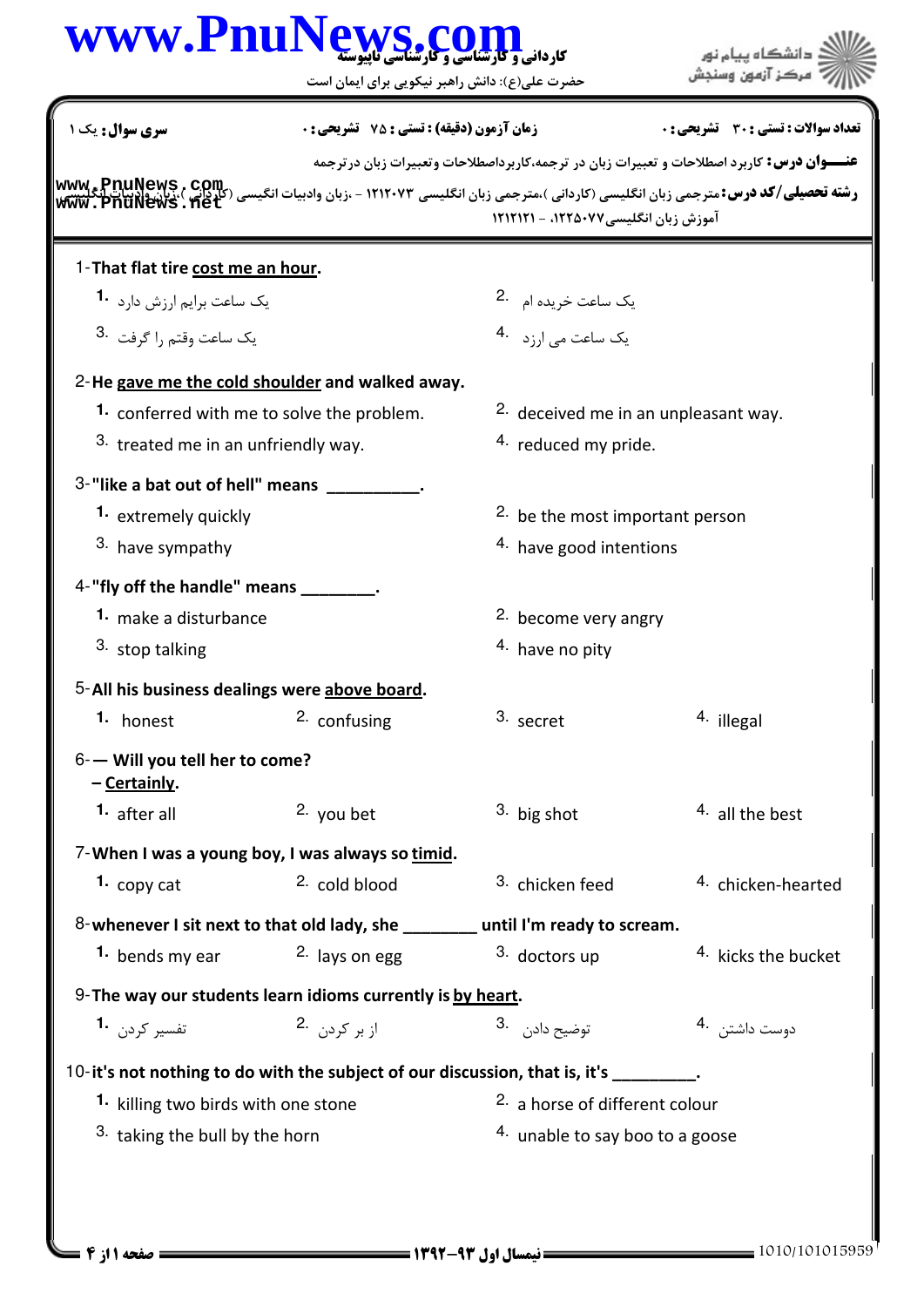| WWW.PnuNews.com                                                 | حضرت علی(ع): دانش راهبر نیکویی برای ایمان است                              |                                                                                                   | .<br>د انشگاه ييام نور<br>' مرڪز آزمون وسنڊش                                                                                                                                                                                                                   |
|-----------------------------------------------------------------|----------------------------------------------------------------------------|---------------------------------------------------------------------------------------------------|----------------------------------------------------------------------------------------------------------------------------------------------------------------------------------------------------------------------------------------------------------------|
| سری سوال: یک ۱                                                  | <b>زمان آزمون (دقیقه) : تستی : 75 ٪ تشریحی : 0</b>                         |                                                                                                   | <b>تعداد سوالات : تستي : 30 ٪ تشريحي : 0</b>                                                                                                                                                                                                                   |
|                                                                 |                                                                            | آموزش زبان انگلیسی۷۷×۱۲۲۵، - ۱۲۱۲۱۲۱                                                              | <b>عنـــوان درس:</b> کاربرد اصطلاحات و تعبیرات زبان در ترجمه،کاربرداصطلاحات وتعبیرات زبان درترجمه<br> www_PnuNews , com<br> سنگ تحصیلی/کد درس:مترجمی زبان انگلیسی (کاردانی )،مترجمی زبان انگلیسی ۱۲۱۲۰۷۳ - ،زبان وادبیات انگیسی (کلد این ا<br> www_PnuNews_net |
|                                                                 |                                                                            | 11-The airport authorities usually lay out ________ for the reception of very important visitors. |                                                                                                                                                                                                                                                                |
| 1. blackleg                                                     | 2. white lie                                                               | 3. red carpet                                                                                     | <sup>4</sup> yellow press                                                                                                                                                                                                                                      |
| passport.                                                       |                                                                            | 12-Criminals with their names one the _________ usually try to flee the country using a forged    |                                                                                                                                                                                                                                                                |
| <sup>1</sup> black list                                         | <sup>2.</sup> black sheep                                                  | $3.$ red rag                                                                                      | 4. white lie                                                                                                                                                                                                                                                   |
| 13-Mark pulled the wool over his father's eyes and took the car |                                                                            |                                                                                                   |                                                                                                                                                                                                                                                                |
| سر پدرش شیره مالید <b>1</b> ۰                                   |                                                                            | با پدرش کنا <sub>د</sub> آمد <sup>.2</sup>                                                        |                                                                                                                                                                                                                                                                |
| از چشم يدرش افتاد <sup>.3</sup>                                 |                                                                            | خون پدرش را به جوش آورد <sup>.4</sup>                                                             |                                                                                                                                                                                                                                                                |
| 14-She flipped out and started to scream.                       |                                                                            |                                                                                                   |                                                                                                                                                                                                                                                                |
|                                                                 | باد تو كله اش افتاد <sup>.2</sup> باد د <sub>ر</sub> دماغ انداخت <b>.1</b> | خم به ابرو نياورد <sup>.3</sup>                                                                   | فيوزش پريد 4.                                                                                                                                                                                                                                                  |
|                                                                 |                                                                            | 15- The life-guard got the child out ________. One more minute, he would have gotten drowned.     |                                                                                                                                                                                                                                                                |
| 1. killing time                                                 |                                                                            | 2. in the spare time                                                                              |                                                                                                                                                                                                                                                                |
| 3. in hard times                                                |                                                                            | <sup>4.</sup> in the nick of time                                                                 |                                                                                                                                                                                                                                                                |
| 16-I asked _______ you are not walking to the school.           |                                                                            |                                                                                                   |                                                                                                                                                                                                                                                                |
| 1. go Dutch                                                     | 2. how come                                                                | $3.$ in the air                                                                                   | $4.$ for good                                                                                                                                                                                                                                                  |
|                                                                 |                                                                            |                                                                                                   | IV− كدام گزينه به مفهوم ضرب المثل زير نزديكتر است؟                                                                                                                                                                                                             |
|                                                                 | No pains, no gains                                                         |                                                                                                   |                                                                                                                                                                                                                                                                |
|                                                                 | ۰۲ بار به بارخانه گرانتر است.                                              |                                                                                                   | ۰۱ نابرده رنج گنچ میسر نمی شود.                                                                                                                                                                                                                                |
|                                                                 | ۴. برهر که بنگری به همین درد مبتلاست.                                      |                                                                                                   | ۰۳ چیزی که عوض داره گله نداره                                                                                                                                                                                                                                  |
|                                                                 |                                                                            |                                                                                                   | ۱۸− نوعی نگاه به پدیده ها و حادثه های جهان خارج که نمود آن در شیوه بیان ظاهر می گردد _______ خوانده می شود.                                                                                                                                                    |
| ۰۴ بازتاب نحوی                                                  | ۰۳ شیوه بیان                                                               | ۰۲ دریچه توجه                                                                                     | ٠١. انتخاب واژگانی                                                                                                                                                                                                                                             |
|                                                                 |                                                                            |                                                                                                   | ۱۹- در کدامیک از جملات زیر موضوع به شیوه غیر مستقیم بیان نشده است؟                                                                                                                                                                                             |
|                                                                 | He is leading a dog's life . Y                                             | He is all thumbs .                                                                                |                                                                                                                                                                                                                                                                |
|                                                                 | The dogs are barking outside $\cdot$ <sup>6</sup>                          |                                                                                                   | It is raining cats and dogs $\cdot$ $\cdot$                                                                                                                                                                                                                    |
|                                                                 |                                                                            |                                                                                                   |                                                                                                                                                                                                                                                                |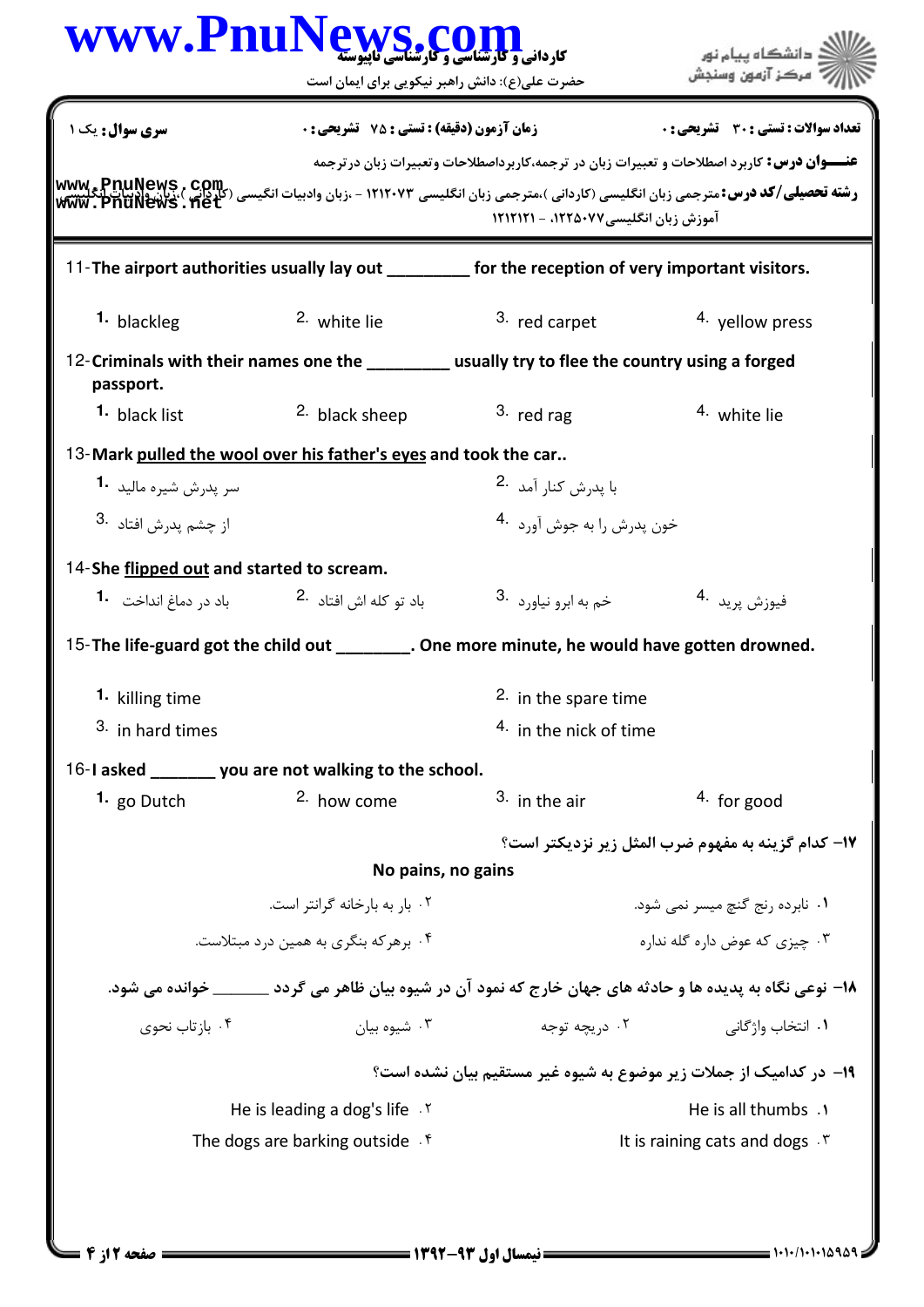|                            | WWW.PnuNews.com<br>حضرت علی(ع): دانش راهبر نیکویی برای ایمان است                                                                                                                                                                |                                                                                                                                            | ≦ دانشگاه پيام نو <b>ر</b><br>' مرڪز آزمون وسنڊش |
|----------------------------|---------------------------------------------------------------------------------------------------------------------------------------------------------------------------------------------------------------------------------|--------------------------------------------------------------------------------------------------------------------------------------------|--------------------------------------------------|
| سری سوال : ۱ یک            | زمان آزمون (دقيقه) : تستى : 75 تشريحى : 0                                                                                                                                                                                       |                                                                                                                                            | تعداد سوالات : تستي : 30 - تشريحي : 0            |
| <b>Www.Pnill</b>           | رشته تحصیلی/کد درس: مترجمی زبان انگلیسی (کاردانی )،مترجمی زبان انگلیسی ۱۲۱۲۰۷۳ - ،زبان وادبیات انگیسی (کلرکانی)<br>در استه تحصیلی/کد درس: مترجمی زبان انگلیسی (کاردانی )،مترجمی زبان انگلیسی ۱۲۱۲۰۷۳ - ،زبان وادبیات انگلیسی از | <b>عنــــوان درس:</b> کاربرد اصطلاحات و تعبیرات زبان در ترجمه،کاربرداصطلاحات وتعبیرات زبان درترجمه<br>۱۲۱۲۱۲۱ - ،آموزش زبان انگلیسی۱۲۲۵۰۷۷ |                                                  |
|                            |                                                                                                                                                                                                                                 | <b>۲۰</b> - کدام گزینه به مفهوم ضرب المثل زیر نزدیکتر است؟                                                                                 |                                                  |
|                            | پز عالی، جیب خالی                                                                                                                                                                                                               |                                                                                                                                            |                                                  |
|                            | We are all in the same board . Y                                                                                                                                                                                                |                                                                                                                                            | Knowledge is power . \                           |
|                            | He is rolling in money $\cdot$ $\uparrow$                                                                                                                                                                                       |                                                                                                                                            | Great boast, little toast . ٣                    |
|                            | Those teachers are still green in their job.                                                                                                                                                                                    | <b>۲۱</b> - در جمله زیر کدام واژه در معنای مجازی به کار رفته است؟                                                                          |                                                  |
| job $\cdot$ $\mathfrak{r}$ | green $\cdot$ $\mathsf{r}$                                                                                                                                                                                                      | still . ٢                                                                                                                                  | teachers .1                                      |
|                            | He was walking on the air.<br>او از خوشحالی بال در آورده است.                                                                                                                                                                   | <b>۲۲- در ترجمه زیر کدام برابر گزینی صورت گرفته است</b> ؟                                                                                  |                                                  |
| ۰۴ تصویری                  | ۰۳ کاربردی                                                                                                                                                                                                                      | ۰۲ اصطلاحی                                                                                                                                 | ۰۱ موضوعی                                        |
|                            | losing one's head                                                                                                                                                                                                               |                                                                                                                                            | <b>۲۳</b> - بهترین معادل عبارت زیر کدام است؟     |
|                            | ۰۲ دستپاچه شدن                                                                                                                                                                                                                  |                                                                                                                                            | ۰۱ سراپا گوش بودن                                |
|                            | ۰۴ کسی را گوشمالی دادن                                                                                                                                                                                                          |                                                                                                                                            | ۰۳ تو دل کسی را خالی کردن                        |
|                            |                                                                                                                                                                                                                                 |                                                                                                                                            | <b>۲۴</b> - بهترین معادل عبارت زیر کدام است؟     |
|                            | to pull one's legs                                                                                                                                                                                                              |                                                                                                                                            |                                                  |
|                            | ۰۲ موی دماغ کسی شدن                                                                                                                                                                                                             |                                                                                                                                            | ۰۱ کسی را دست انداختن                            |
|                            | ۰۴ دم به تله ندادن                                                                                                                                                                                                              |                                                                                                                                            | ۰۳ پای کسی را میان کشیدن                         |
|                            |                                                                                                                                                                                                                                 |                                                                                                                                            | ۲۵– عبارت زیر کنایه از چیست؟                     |
|                            | have a swollen head                                                                                                                                                                                                             |                                                                                                                                            |                                                  |
| ۰۴ غرور داشتن              | ۰۳ بی صبری                                                                                                                                                                                                                      | ۰۲ ناباوری                                                                                                                                 | ۰۱ بدخلقی                                        |
|                            | go to the nuts and bolts                                                                                                                                                                                                        |                                                                                                                                            | ۲۶- کدامیک تفسیر معنایی اصطلاح زیر است؟          |
|                            | ۰۲ دل به کسی دادن                                                                                                                                                                                                               |                                                                                                                                            | ۰۱ سنگ جلوی یای کسی انداختن                      |
|                            | ۰۴ ناشی بودن                                                                                                                                                                                                                    |                                                                                                                                            | ۰۳ سراغ اصل مطلب رفتن                            |
|                            |                                                                                                                                                                                                                                 |                                                                                                                                            |                                                  |
|                            |                                                                                                                                                                                                                                 |                                                                                                                                            |                                                  |